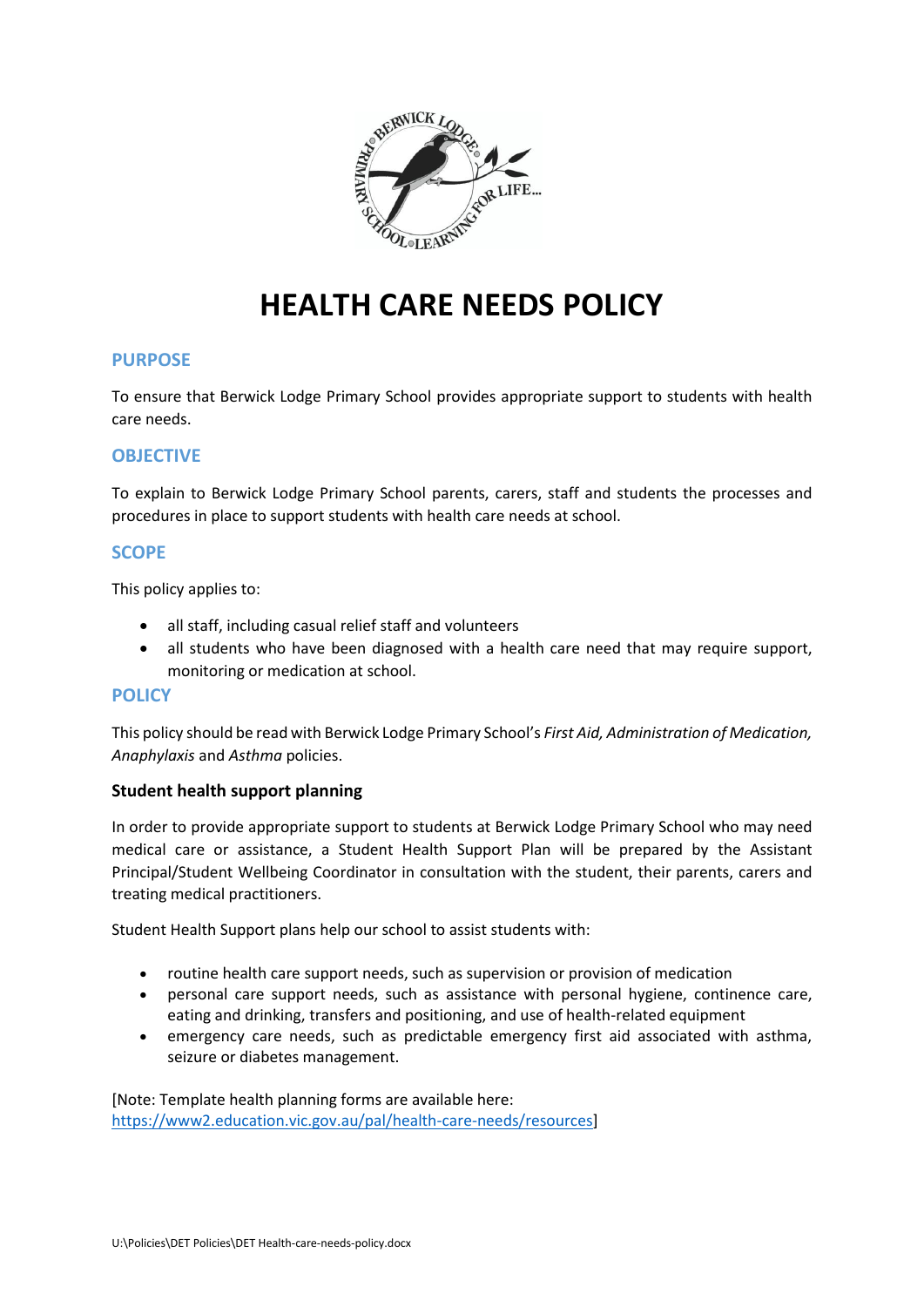Students with complex medical care needs, for example, tracheostomy care, seizure management or tube feeding, must have a Student Health Support Plan which provides for appropriate staff to undertake specific training to meet the student's particular needs.

At enrolment or when a health care need is identified, parents/carers should provide accurate information about the student's condition or health care needs, ideally documented by the student's treating medical/health care practitioner on a Medical Advice Form (or relevant equivalent)

Note: Template health planning forms are available here: [https://www2.education.vic.gov.au/pal/health-care-needs/resources\]](https://www2.education.vic.gov.au/pal/health-care-needs/resources)

Berwick Lodge Primary School may invite parents and carers to attend a Student Support Group meeting to discuss the contents of a student's Health Support Plan and assistance that the student may need at school or during school activities.

Where necessary, Berwick Lodge Primary School may also request consent from parents and carers to consult with a student's medical practitioners, to assist in preparing the plan and ensure that appropriate staff understand the student's needs. Consultation with the student's medical practitioner will not occur without parent/carer consent unless required or authorised by law.

Student Health Support Plans will be reviewed:

- when updated information is received from the student's medical practitioner
- when the school, student or parents and carers have concerns with the support being provided to the student
- if there are changes to the support being provided to the student, or
- on an annual basis.

# **Management of confidential medical information**

Confidential medical information provided to Berwick Lodge Primary School to support a student will be:

- recorded on the student's file
- shared with all relevant staff so that they are able to properly support students diagnosed with medical conditions and respond appropriately if necessary.

# **COMMUNICATION**

This policy will be communicated to our school community in the following ways:

- Included in staff induction processes and staff training
- Available publicly on our school's website
- Included in staff handbook/manual
- Discussed at staff briefings/meetings as required
- Discussed at parent information nights/sessions
- Reminders in our school newsletter
- Hard copy available from school administration upon request

# **FURTHER INFORMATION AND RESOURCES**

• the Department's Policy and Advisory Library (PAL):